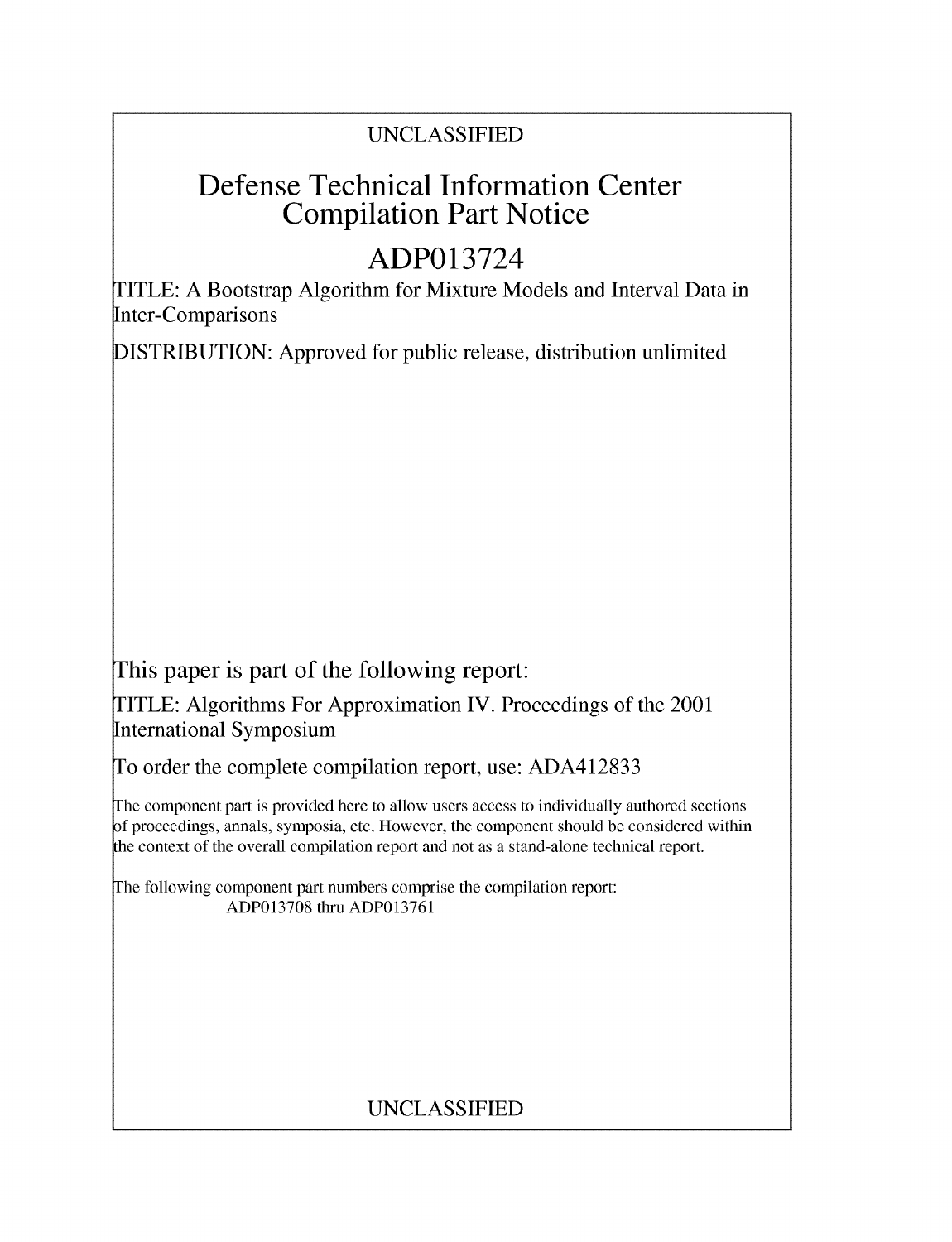# A bootstrap algorithm for mixture models and interval data in inter-comparisons

#### P. Ciarlini and **G.** Regoliosi

*Istituto* per le *Applicazioni del Calcolo "M.Picone", CNR, Roma,* Italy

#### F. Pavese

#### *Istituto di Metrologia "G.Colonnetti", Torino, Italy*

#### Abstract

To combine the information from several laboratories to output a representative value  $x<sub>r</sub>$  and its probability distribution function is the main aim of an inter-comparison in Metrology. Here, the proposed procedure identifies a simple model for this probability function, by taking into account only the probability interval estimates as a measure of the uncertainty in each laboratory. A mixture density model is chosen to characterize the stochastic variability of the inter-comparison population considered as a whole. The bootstrap method is applied to approximate the distribution function of the comparison output in an automatic way.

## **1** Introduction

The "mise en pratique" of the Mutual Recognition Arrangement (MRA), issued by national metrological Institutions in 1999, prompted new studies and projects in Metrology mainly concerning the inter-laboratory comparisons area.

Recently, considerable effort has been devoted to finalise the problem of the choice of a suitable statistical procedure to summarise inter-comparison data. The problem solution is influenced by both metrological and statistical considerations, but it can also depend on the physical quantity under comparison.

Some of the critical issues now emerging are related to several different reasons. For instance, the statistical information supplied by each laboratory is synthetic, since it comes from a data reduction process performed on several experimental datasets. In each laboratory, assumptions and statistical reduction procedures may be different and sometimes not fully documented or the a priori information on the original data may be insufficient to define a "credible" probability distribution function (pdf) for output quantities of the inter-comparison.

The use of the whole sets of original data from each laboratory might be an unfeasible approach in the inter-comparison case, due to the unavailability of all needed data or to practical reasons. At present, the practice is to supply synthetic information  $x_i$  by each participant to the inter-comparison and to use a location estimator to output the representative value.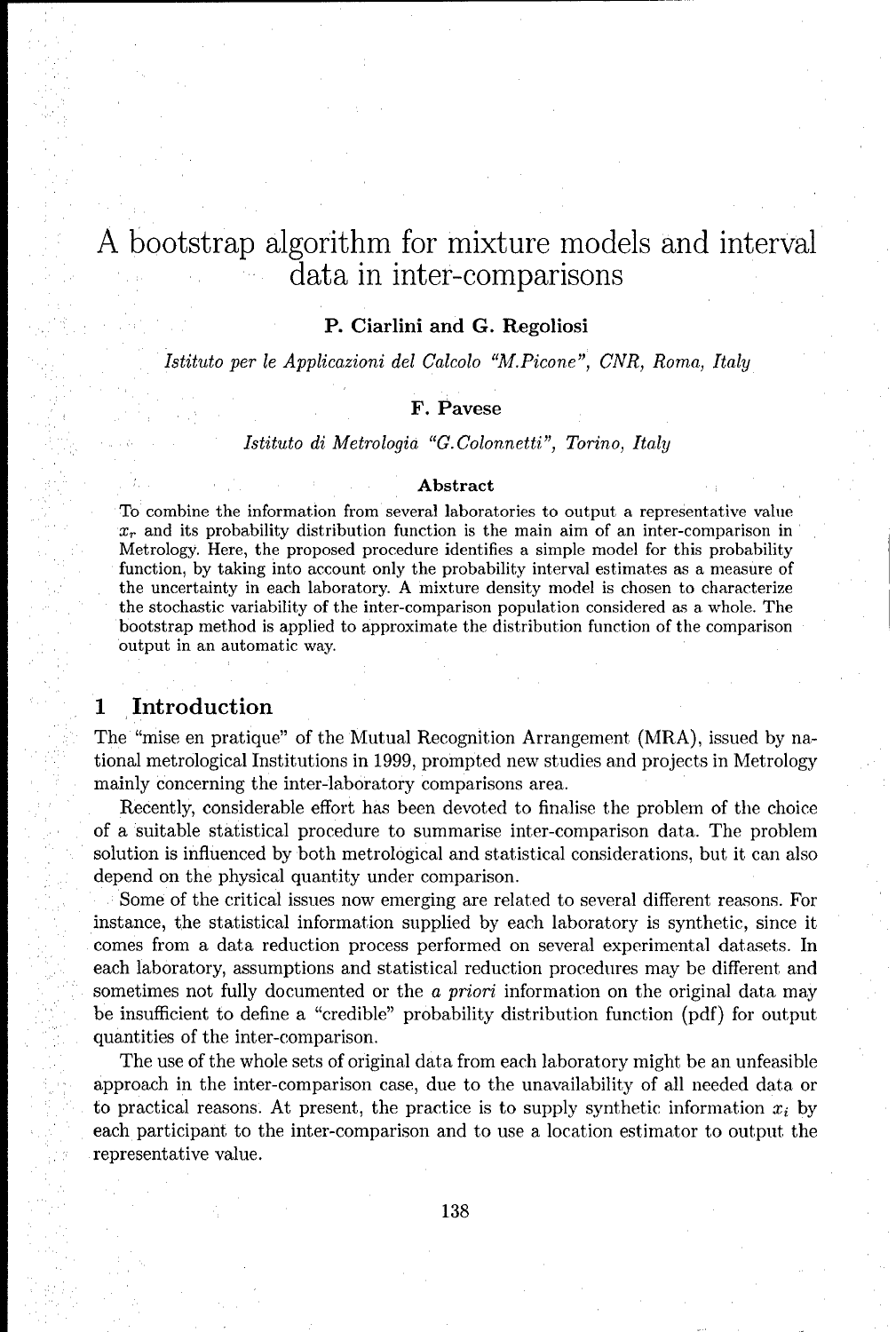Efforts should be given to improving the reliability of inter-comparison results by asking for the use of any a priori information and of its "credibility" to go ahead, towards the direct estimation of the output of the comparison,  $x_r$ .

This paper proposes the identification of a solution without resorting to the synthetic values and its point estimates of the standard uncertainty, but only to the probability interval estimates as the measure of the uncertainty. This approach consists of two parts: a modelling procedure to identify a simple mixture model able to approximate the stochastic variability of the inter-comparison population as a whole; a parametric Monte Carlo algorithm to automatically estimate the probability distribution of the output  $x_r$ and any accuracy measures at a prescribed precision.

The concept of a mixture of distribution functions occurs when a population made up of distinct subgroups is sampled, for example, in biostatistics, when it is required to measure certain characteristics in natural populations of a particular species. In an inter-comparison each participant constitutes a subgroup.

The Monte Carlo method, based on the principle of mimicking sampling behaviour, can always compute a numerical solution in an automatic way, also when the required analytic calculations may not be simple. If the Monte Carlo method is applied with the principle of substitution (of the unknown probability function with a probability model estimated from the given sample), the approach is known as *the bootstrap* approach [4] and is already used in Metrology [2]. In [1] the case of a multivariate normal mixture model is considered and the standard errors are estimated by means of the parametric bootstrap. The present algorithm will be applied to a thermometric inter-comparison, where data cannot be assumed to be normally distributed.

## 2 Data structure of an inter-comparison with interval data

The number, N, of laboratories involved in an inter-comparison is typically small. In the *i*-th laboratory, the  $(\xi_1^{(i)}, \ldots, \xi_k^{(i)})$  measurements are supposed to pertain to a single probability distribution function, say  $F_i(\Lambda)$ , where  $\Lambda$  is the parameter vector, that may be partially unknown. The measurements are statistically analysed and reduced to provide to the comparison the synthetic value  $x_i$  and its uncertainty  $u_i$  at 95% confidence level, or a 95% uncertainty interval  $(95\%CI): ((x_1, u_1) \ldots, (x_N, u_N)).$ 

In this work the uncertainty is considered as "a 95%CI rather than as a multiple of the standard deviation" (see 4.3.4 in  $[6]$ ). Then an aim of an inter-comparison is to combine the input data in the labs to characterise a representative value of the inter-comparison, i.e., the random variable  $\theta$  and its pdf F. Hence a good estimate of the 95%CI for  $\theta$  can be obtained if the output pdf *F* is a simple known function, describing the stochastic variability of the inter-comparison data. In other cases a suitable approximation of the expected value  $E_F[X] = \int x dF(x)$  could be accepted to output the reference value  $x_T$ . The inter-comparison data structure is summarised here in terms of interval estimates:

*INPUT Sample* — Each one of the N participants originates a 95%CI that is one element of the inter-comparison sample: */*

$$
\{[u_{il},u_{iu}],i=1,\ldots,N\}
$$

 $(2.1)$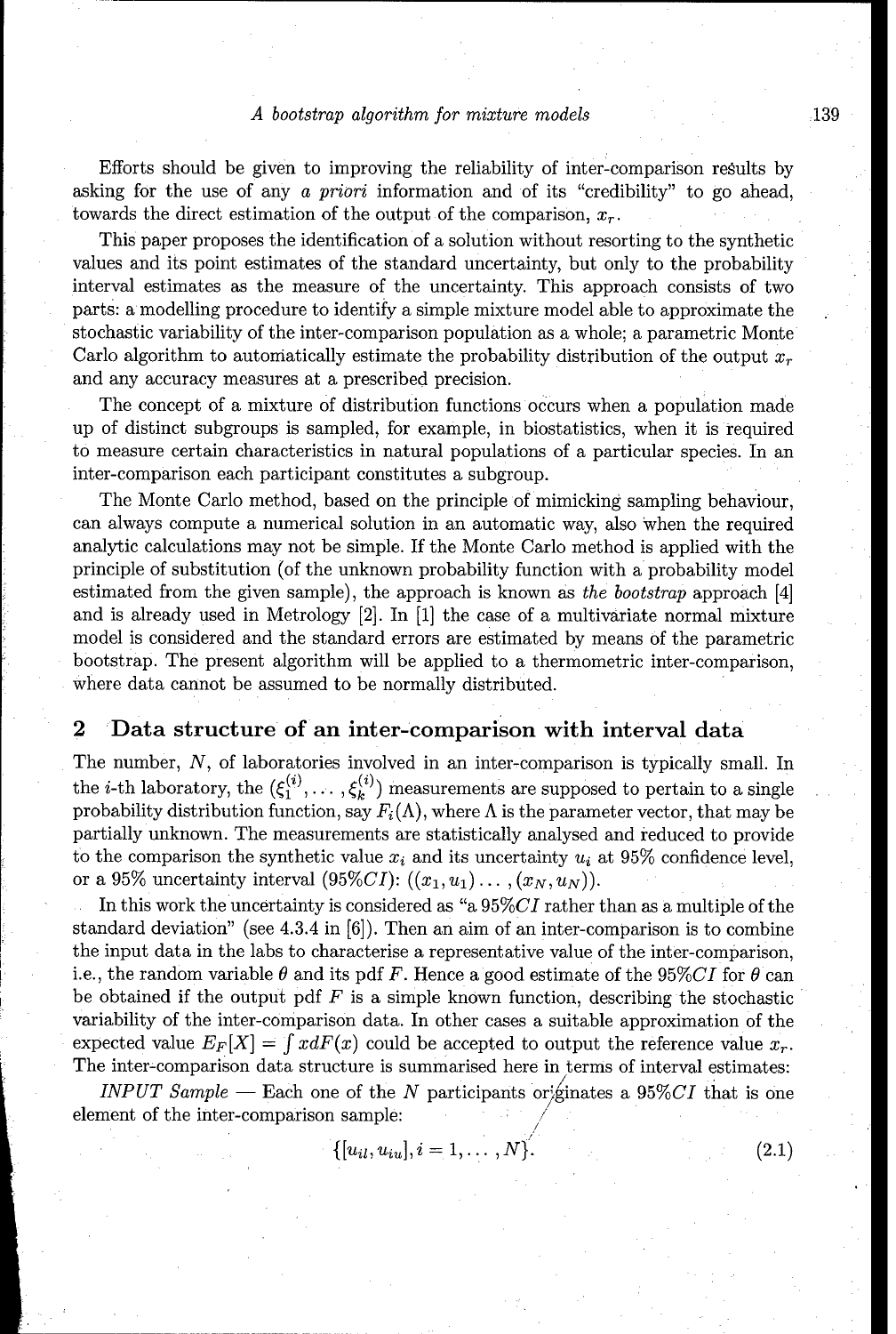Here no value  $x_i$  in the interval  $[u_{ii}, u_{ii}]$  is chosen as representative; possible information on  $F_i$  (such as limited or unlimited support, symmetric or not) should be added. If a laboratory does not supply any information on the pdf, the uniform distribution is assumed.

*Comparison*  $OUTPUT$  - It includes the representative value and its  $95\%CI$ 

$$
(\theta, [\epsilon_l, \epsilon_u]). \tag{2.2}
$$

In many inter-comparisons, the differences to  $\theta$  are also defined:  $(y_i, [w_{ii}, w_{ii}])$ , where  $y_i = x_i - \hat{\theta}, i = 1, \ldots, N.$ 

#### **3 A** classical approach to inter-comparisons

Let us recall the solution to the inter-comparison problem through the traditional estimator, the weighted mean. It is a location statistic that combines several measures and their standard uncertainties  $(x_i, u_i)_{i=1}^N$ . It provides the following estimate for  $\theta$ ,

$$
\theta_w = u_w^2 \sum_{j=1}^N \frac{x_j}{u_j^2}, \quad u_w^2 = \left(\sum_{j=1}^N \frac{1}{u_j^2}\right) , \qquad (3.1)
$$

and the following symmetric  $95\%CI$ ,

$$
\theta_w \pm k u_w, \tag{3.2}
$$

where the coverage factor k is taken as the value  $t_{N-1,0.95}$  of the Student distribution, N being small. In this approach, each  $x_i$  is viewed as an unbiased estimate of the laboratory mean value and the random variable  $\theta_w$  is defined to be a linear combination of N independent random variables  $X_1, \ldots, X_N$ , where  $\{x_1, \ldots, x_N\}$  is an observed sample.  $\theta_w$  is supposed to be asymptotically normally distributed [6]. This estimator can be correctly adopted to solve an inter-comparison problem if the assumption of the homogeneity of the data is valid. This is equivalent to saying that, after considering the extent of the real effect and bias in each laboratory, the laboratories yield on the average the same value, so that the differences between the estimates are entirely due to random error. In this case, the selected estimator  $\theta_w$  appropriately estimates  $\theta$  and (3.2) accurately estimates its  $95\% CI$ .

Obstacles to applying this approach to a key-comparison have been discussed in [3]. The "credibility" of the representative values  $x_i$ , and of their uncertainty can critically affect the accuracy of the estimate of the representative value *xr.* Moreover, the peculiar characteristics of a typical inter-comparison sample ((1) its very limited size, from a statistical point of view, (2) different experimental methods, used in each laboratory) often imply that the statistical assumptions are not satisfied, as for example in several thermometric cases. Indeed, the first characteristic implies that the Central Limit Theorem and the asymptotic theory do not hold. Then the normal distribution cannot be properly used to infer the estimates in (3.2).

Another example of the inadequacy of the weighted mean approach is when some laboratories provide data affected by bias, resulting from skewed distributions underlying their measurements. The symmetric confidence interval of (3.2) cannot be considered an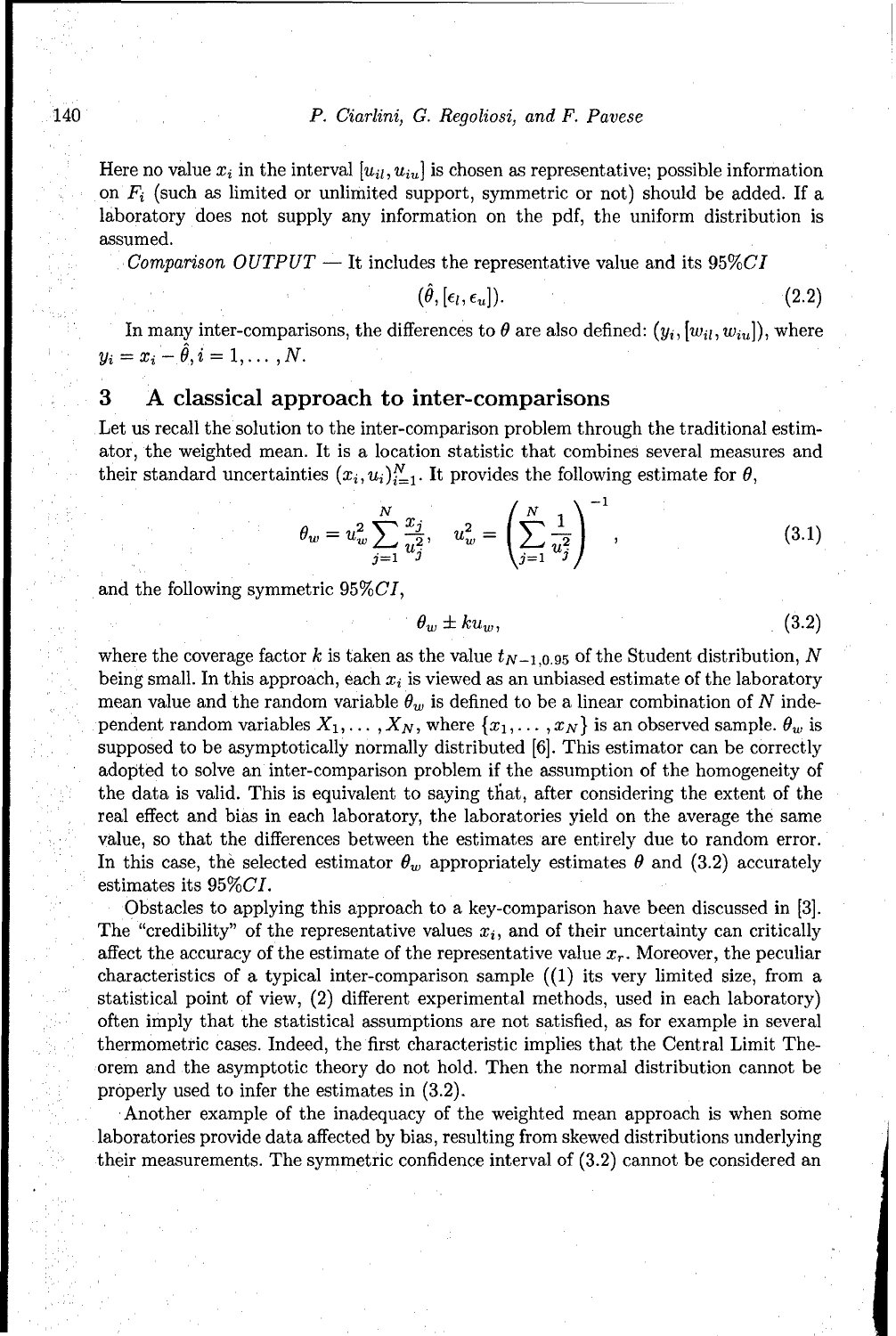$\alpha$  accurate approximation<sup>1</sup> of the true one, since it does not adjust for the skewness. Finally, it is necessary to point out that the homogeneity condition among the laboratories must be assured in some sense, otherwise it would be impossible to attempt to the computation of any summary estimate and its associated uncertainty.

## 4 The approach based on interval data

#### 4.1 The mixture density function

This paper proposes to construct a simple model for the output pdf, and to estimate its expected value  $\theta$  without requiring strong assumptions such as N large or each  $F_i$ normal. This approach enables us to compute the probability interval of the output value in terms of the identified density in each laboratory. The stochastic variability of the population of inter-comparison data is directly considered in the modelling approach as a whole, by means of a so-called mixture distribution model **[5].** This model, being a linear superposition of several (say  $N$ ) component densities, appears to be suitable from a computational point of view and can be embedded in a bootstrap algorithm to simulate several data needed to predict the output quantities.

In an inter-comparison, let us suppose that a density function  $f_i(x; \Lambda^{(i)})$  is assumed for the i-th laboratory, then the following density mixture is identified to model the output pdf, where the parameter vector is  $\Lambda = (\Lambda^{(1)}, \ldots, \Lambda^{(N)})$  and given weights  $\pi_i \geq$  $0, i = 1, \ldots, N$ , have summation normalised to one:

$$
g(x; \Lambda) = \sum_{i=1}^{N} \pi_i f_i(x; \Lambda^{(i)}).
$$
 (4.1)

To compute the output as estimate of the expected value of the mixture,  $\theta = E_{G(\Lambda)}[X]$ , the probability function  $G(\Lambda)$ , corresponding to the density in (4.1), must be known. When some laboratory provides only partial information on a pdf, we propose to identify its experimental variability by one of the following simple probabilistic models: uniform, normal or triangular pdf (right or left or symmetric triangular). Indeed, in thermometric experiments these three probabilistic models can represent several common stochastic variabilities for measurements, such as a limited or unlimited support, symmetric or not.

We want the mixture parameters to be estimated by means of the *INPUT Sample,*  $(2.1)$ , as required in a bootstrap approach. Let us call  $I_i$  the probability interval to which the 100% measurements of the laboratory are supposed to pertain. For the uniform and the triangular types,  $\Lambda^{(i)}$  parameters are defined to be the extremes of  $I_i = [\lambda_{il}, \lambda_{iu}]$ . For the normal model the parameters are the mean  $x_i$  and the variance  $u_i$ , while  $I_i$  becomes  $(-\infty, +\infty).$ 

A right triangular pdf (RT), a left triangular pdf (LT) or symmetric triangular pdf (ST) is chosen according to the position where the maximum of the probability density occurs, i.e., one extreme or the middle point of *I.*

<sup>&</sup>lt;sup>1</sup>A 95% CI  $[\epsilon_l, \epsilon_u]$  for  $\theta$  is defined to be accurate if the following holds for every possible value for  $\theta$ : Prob<sub>G</sub> { $\theta$  >  $\epsilon_u$ } = 0.025 and Prob<sub>G</sub>{ $\theta \leq \epsilon_l$ } = 0.025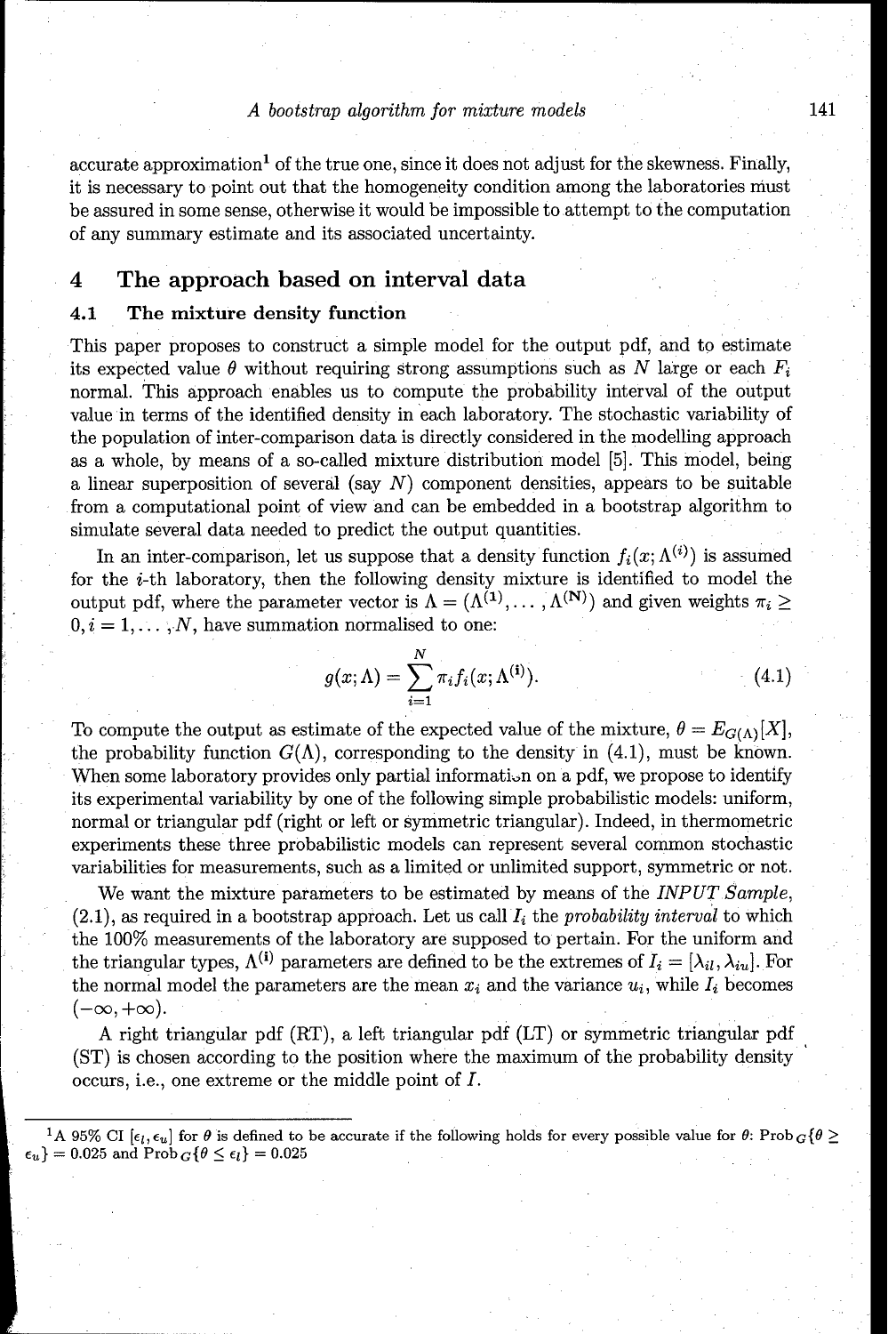#### 142 P. Ciarlini, *G. Regoliosi, and F. Pavese*

To compute the two components of the vector  $\Lambda^{(i)} = (\lambda_{il}, \lambda_{iu})^T$  given the *i*-th input interval, a 0.025% portion of probability mass is added outside of each extreme, according to the supplied density shape. For example, if the ST density is chosen, the parameters are computed by:

$$
\lambda_{il} = (0.89u_{il} - 0.11u_{iu})/0.78 \quad \lambda_{iu} = (0.89u_{iu} - 0.11u_{il})/0.78.
$$

The mixture weights could be used to associate a degree of "credibility" to each laboratory. Then the choice  $\pi_i = 1/N$ ,  $i = 1, \ldots, N$ , implies that every laboratory equally contributes to the inter-comparison.

When the mixture  $G(\hat{\Lambda})$  is completely identified, it can be used to simulate data and to approximate the output value in the Monte Carlo algorithm.

#### 4.2 The bootstrap algorithm

To avoid integral computations to estimate  $\theta$  and its variance, the Monte Carlo method is commonly used to approximate them within a given precision. Since the parametric bootstrap approach does resampling from a parametric distribution model, in this case the mixture model  $G(\hat{\Lambda})$ , is adopted to approximate the following distribution,

$$
H(x) = \text{Prob}_{\hat{G}}\{\theta^* \le x\}.
$$
\n(4.2)

The Monte Carlo method simulates a sufficiently high number B of data  $\theta^*$  from  $\tilde{G}$  =  $G(\hat{\Lambda})$ , to compute,

$$
H(x)^{(B)} = \frac{1}{B} \sum_{b=1}^{B} \Pi \{ \theta_b^* \le x \},\tag{4.3}
$$

where the function  $\Pi\{A\}$  is the indicator function of the set A. With probability one, it is known that the Monte Carlo approximation converges to the true value as  $B \to \infty$ . The Monte Carlo algorithm has been developed for a mixture density to estimate the comparison output. A hierarchical resampling strategy is used to reproduce the hierarchical variability in the inter-comparison population, throughout the following steps:

(1) (a) Choose at random an index, say *k,* of k-th laboratory by randomly resampling with replacement from the set {1, ... , *N}*

$$
K \sim Prob\{K = k\} = \pi_i.
$$

(b) Given k, generate, at random from the selected  $F_k$  of the distribution, a bootstrap value  $\theta^*$  in  $[\lambda_{kl}, \lambda_{ku}]$ .

Repeat Step 1 *B* times to simulate the full bootstrap sample  $\theta_1^*, \ldots, \theta_B^*$ .

(2) Approximate the bootstrap mixture distribution as in (4.3) to compute:

 $\div$  the bootstrap estimate of the expected mean

$$
\hat{\theta}_B^* = \frac{1}{B} \sum_{b=1}^B \theta_b^*,\tag{4.4}
$$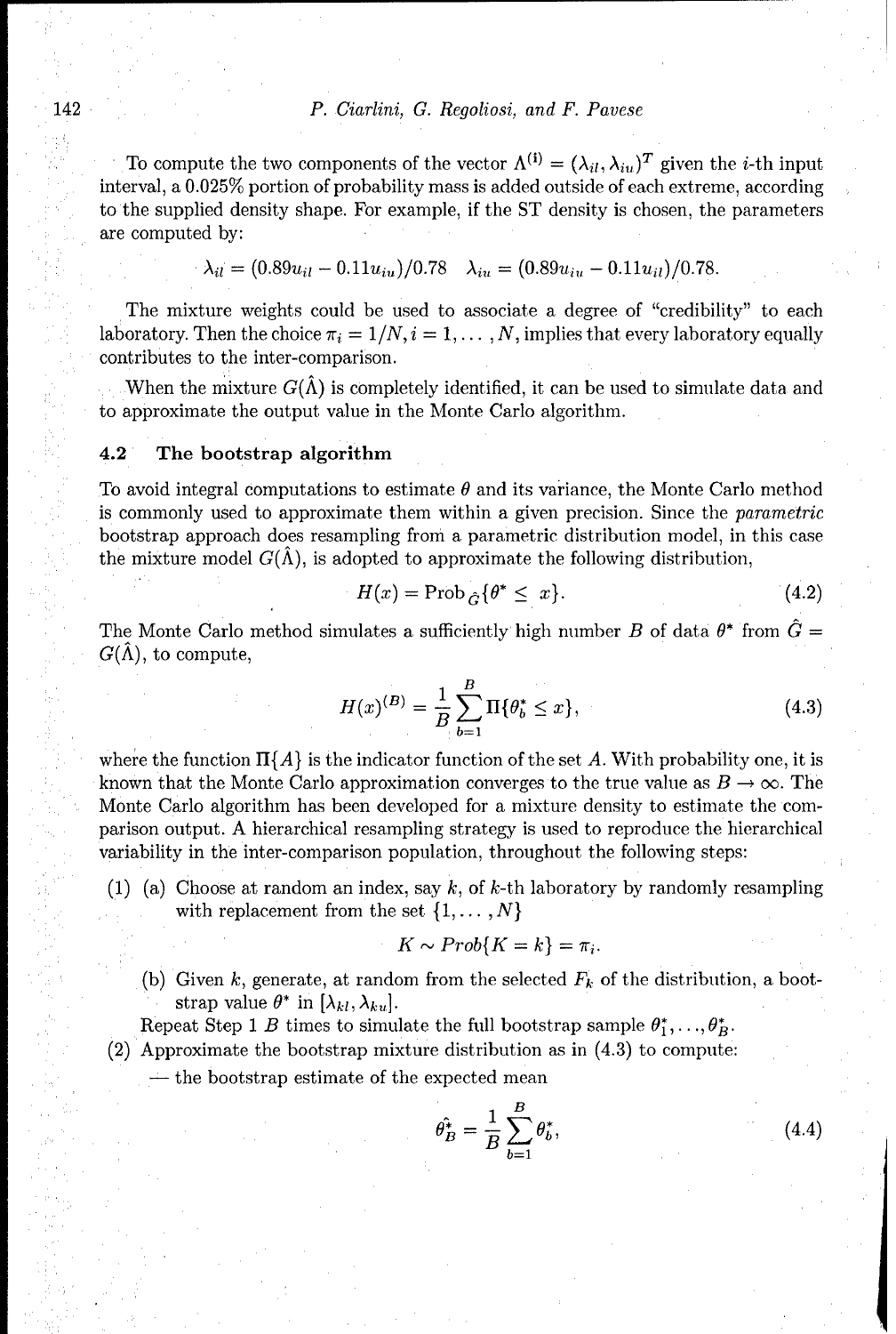| Lab1 $(-0.05; 0.1\overline{5})$ $[-0.347, 0.247]$ | Lab2 $(0.03; 0.30)$ [-0.564, 0.624]    |
|---------------------------------------------------|----------------------------------------|
| Lab <sub>3</sub> $(0.18; 0.15)$ $[-0.117, 0.477]$ | Lab $4(0.04; 0.15)$ [-0.257, 0.337]    |
| Lab $5(0.71; 0.15)$ $0.413, 1.007$                | Lab6 $(-0.01; 0.15)$ $[-0.307, 0.287]$ |
| Lab7 $(-0.03; 0.15)$ $[-0.327, 0.267]$            |                                        |

TAB. 1. Inter-comparison of 7 laboratories [7]: point estimates and simulated interval data.

- 1 *B*  )1/2• - the bootstrap standard deviation:  $Sd^*_B = \left(\frac{1}{B-1}\sum_{k=1}^B{(\theta_b^* - \hat{\theta}_B^*)^2}\right)^{1/2}$
- the 95%CI  $[\epsilon_t^*, \epsilon_w^*]$ , where the two extremes are computed as the  $\alpha$ -th quantile  $^2$  ( $\alpha = 0.025$ ) of the bootstrap distribution  $H_{Boot}^B(\alpha))^{-1} = q_B^{*\alpha}$ , hence  $\varepsilon_t^* = q_B^{*\alpha}$

In Step **1b)** the inverse transformation method has been used for simulating a random variable X having a continuous distribution  $F_k$ . For example,  $X = F_k^{-1}(U)$ , for a  $U(\lambda_{kl}, \lambda_{kl})$  random variable. In Step 2 the bootstrap CI has been computed by means of the percentile method (see footnote). However, when the normal distribution is involved in the mixture, the *t-bootstrap* method gives more appropriate results [4]. To determine  $B$  in approximating the bootstrap confidence interval the coefficient of variation  $[4]$  can be used. The value of *B* is increased until the coefficient of variation cv of the sample quantile approaches the given precision  $\delta_0$ . Indeed, from a metrological point of view, it appears easier to choose  $\delta_0$  instead of B as stopping rule in Step 1.

We would like to have also an automatic tool to investigate how well every laboratory contributes to the comparison, or to detect the possible presence of heterogeneous data. Here the concept of jackknife-after-bootstrap has been adopted to compute the mean and the bootstrap  $95\%CI$ . It is simply obtained by the following algorithm:

 $\hat{\theta}_B^*(-i)$  and  $q_B^*(-i)$ , leave out the *i*-th lab and compute  $\hat{\theta}_B^*(-i)$  and  $q_B^*(-i)$ , **-** compare the N jackknife estimates to detect outlier values.

## **5** An application in thermometry

The proposed method is shown applied to an inter-comparison of Temperature Fixed Points, involving  $N = 7$  laboratories [7]. Each lab provided data  $x_i$  with the 95% standard uncertainty (Table 1: first item).

The second item (square brackets in the same table) represent the interval data generated with (3.2), that used to perform this simulated example. Since no specific pdf was supplied, the mixture distribution density has been constructed assuming the uniform type for each participant and equal weights. The parameters of every uniform density was computed using interval data, and the obtained mixture density was used in the resampling step of the algorithm to compute the representative value and its

<sup>&</sup>lt;sup>2</sup>The percentile method of a statistics  $\theta$ , based on B bootstrap samples, simply gives for a  $\alpha$ -percentile  $q_P^{*\alpha}$  =  $\{(\alpha B)$ th largest for  $\theta_h^*\}$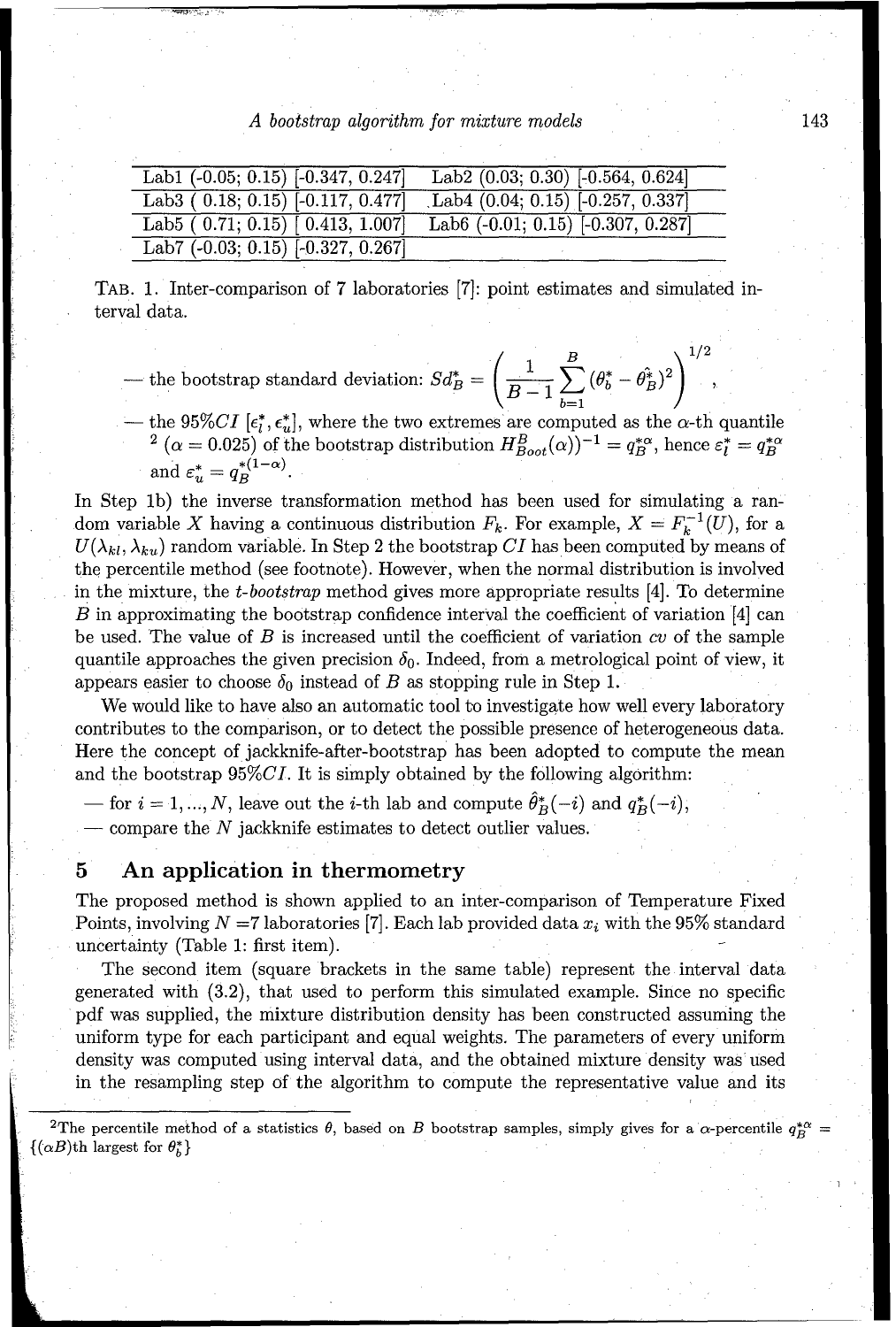144 P. Ciarlini, *G. Regoliosi, and F. Pavese*



FIG. 1. Bootstrap histograms  $B = 2209$ : left-mixture of 7 uniform distributions; rightmixture of 6 ST plus one RT density for Labi.

probability interval with  $\delta_0 = 0.05$ . In Figure 1 (left) the bootstrap histogram, that approximates the mixture density, shows a bimodal behaviour. The computations are obtained for  $\delta_0 = 0.05$  or  $B = 2209$ :  $\hat{\theta}^* = 0.14$ , bootstrap standard deviation  $Sd^* = 0.33$ ,  $95\% CI$  [-0.35, 0.92].

The proposed algorithm was also applied with a mixture of seven normal densities, and the results are  $\theta^* = 0.13$ ,  $S d^* = 0.43$ , bootstrap 95%CI [-0.61, 1.1] for  $B = 4752$ . The effect of assuming unlimited symmetric distributions to model the output pdf results in a wider 95%CI for a mixture of normal densities.

By comparing the jackknife results in Table 2, Lab5 appears to supply unusual values. To directly consider this behaviour in the inter-comparison, a mixture of six uniform densities plus a RT density, identifying Lab5, has been constructed. The approximated bootstrap distribution is displayed in Fig.1 (left), with bootstrap estimates,  $\hat{\theta}^* = 0.15$ , standard deviation  $Sd^* = 0.35$  and [-0.35, 0.96] for the Bootstrap 95%CI, obtained for  $B = 2209.$ 

#### **6** Conclusions

The problem of the inter-comparison data has been described, and a new approach has been proposed. It is based on the uncertainty estimates, that should be provided by each Laboratory as interval estimate at 95% confidence level together with information, also partial, on the probability function. The constructive procedure directly characterises the stochastic variability of the reference value of the inter-comparison, by means of a mixture density model. The result of an inter-comparison is then viewed as a random variable, not directly measured, being the output of a complex process, that involves measures, statistical information and metrological considerations. These considerations suggest us constructing a mixture, with weights  $\pi_i$  to take into account each participating laboratory according to its credibility.

**JJ**